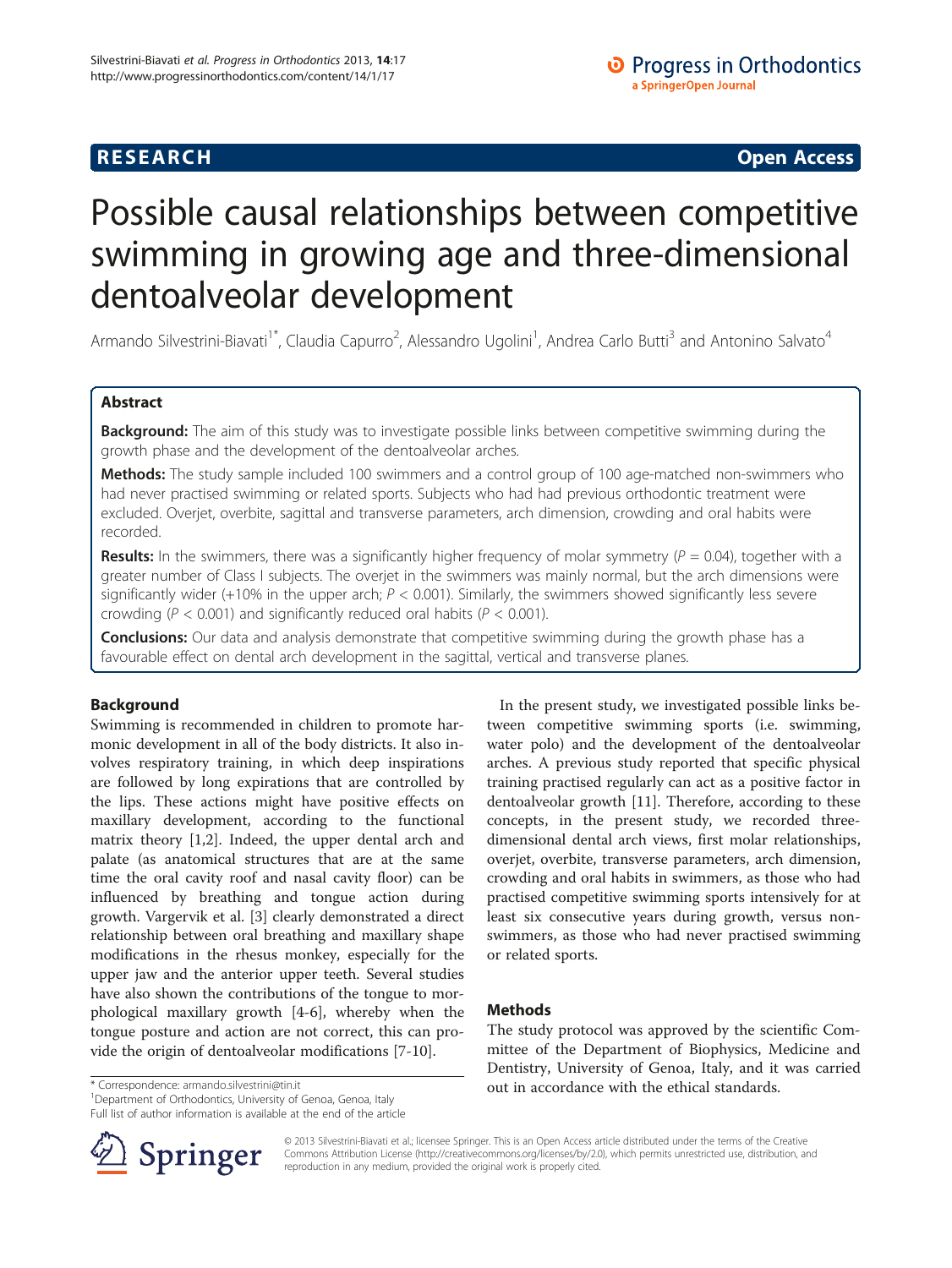Written informed consent for publication of this report and any accompanying images were obtained from all the patients before their enrolment in this study.

### Subjects

A group of subjects was identified and defined as the study group of 'swimmers'. These swimmers included 100 subjects (62 men and 38 women) who were selected from among athletes in the Genoa area (northern Italy) and who were aged between 16 and 30 years (mean age,  $23 \pm 3.8$  years). As swimmers, they had participated in regular and intensive swimming training for 8 to 12 h per week, which had continued for at least six consecutive years during their growth phase (from 4 to 10 years old). Subjects who had had previous orthodontic treatment were excluded.

A second group of age-matched subjects was identified and defined as the control group of 'non-swimmers'. These non-swimmers included 100 subjects (62 men and 38 women) who were randomly selected from among economics and dentistry students at Genoa University and who were aged between 18 and 30 years old (mean age,  $22.6 \pm 3.8$  years). The subjects in this control 'non-swimmers' group had not had orthodontic treatment and were not competitive swimmers.

### Dental examinations

A dental examination was performed with each subject, and a brief case history was compiled, in which their oral habits (breathing type, swallowing pattern, lip seal) were recorded, together with their training frequency and duration. Dental casts were obtained, and the sagittal and transverse relationships, overbite, overjet, arch dimension and crowding were evaluated.

Normal overjet was defined as between 0 and 2 mm (depending on tooth thickness), and we considered good overjet to range from 0.5 to 2 mm. In the vertical plane, the overbite was considered correct when the upper incisors covered the lower incisors by about 1.5 to 2.5 mm. In the transverse plane, the buccal cusps of the upper teeth were correctly positioned if they were outside the lower buccal cusps on both sides. The occlusal interpremolar and intermolar widths were measured with a digital gauge (DCA150B Velleman, Gavere, Belgium), respectively, as the distance of the palatal cusps of the first bicuspids and as the distance between the mesiolingual cusp tips of the second permanent molars. The arch dimensions were calculated using the appropriate templates based on the Ricketts pentamorphic arches, as suitably increased (+5%, +10%, +15%) or reduced (−5%, −10%, −15%), starting from the original image [\[12](#page-5-0)]. In this way, we had six templates for each shape, which were laid on the dental casts until the best match was found. This analysis was performed by two

operators (ASB, AU) at different times; when these operators did not agree, a third examination was performed by a third operator (ACB).

For the space analysis, each single tooth was measured with the digital gauge (in millimetres), obtaining the necessary space needed for aligning these teeth in the arch A. The real length of the arch was calculated using a brass wire that was modelled on the buccal cusp of the dental arch B. The difference of A minus B showed a lack of space if negative or an excess of space if positive.

#### Method error

To standardise the measurements, all of the data were collected by the principal investigator (C.C.) and checked by another senior clinician (A.S.B.). The measurements were repeated on 10 randomly selected casts to determine the error of the method between the first and second measures. Intraclass correlation coefficients were calculated to compare the within-subjects variability to the between-subjects variability; all of these values were greater than 0.90. The standard deviations between repeated measurements were in the range of 0.06 to 0.17 mm for all of the measurements (mean variation, 0.1 mm). Overall, the method error was considered negligible.

#### Statistical analysis

The sample size was calculated *a priori* to obtain a statistical power of the study greater than 0.90 at an alpha of 0.05. Means and standard deviations were computed for each group for overbite, overjet, sagittal and transverse relationships, arch dimension and crowding. The Shapiro-Wilk's test demonstrated the normal distribution of data, and thus, the swimmer values were compared with data from the control, non-swimmer, group by parametric  $t$  tests for independent samples and chi squared analysis. The level for statistical significance was set at  $P < 0.05$ .

## Results

Fifty-two swimmers had an Angle's Class I molar relationship, as compared to 37 non-swimmers (Table [1](#page-2-0)). Although this difference was not significant, the 70 swimmers with a symmetric molar relationship (left and right sides in the same subject) was significantly greater compared to the 55 non-swimmers (Table [1](#page-2-0);  $P = 0.04$ ).

The swimmers showed greater overbite than the nonswimmers  $(2.9 \pm 1.6 \text{ vs. } 2.6 \pm 1.5 \text{ mm})$ , but this finding was not significant.

The mean values for the overjet did not show any significant differences between the swimmers and nonswimmers. However, if we consider an overjet of 3.5 mm as close to normal [[13](#page-5-0)], there was a trend for a greater number of swimmers (70%) with a 1.5- to 3.5-mm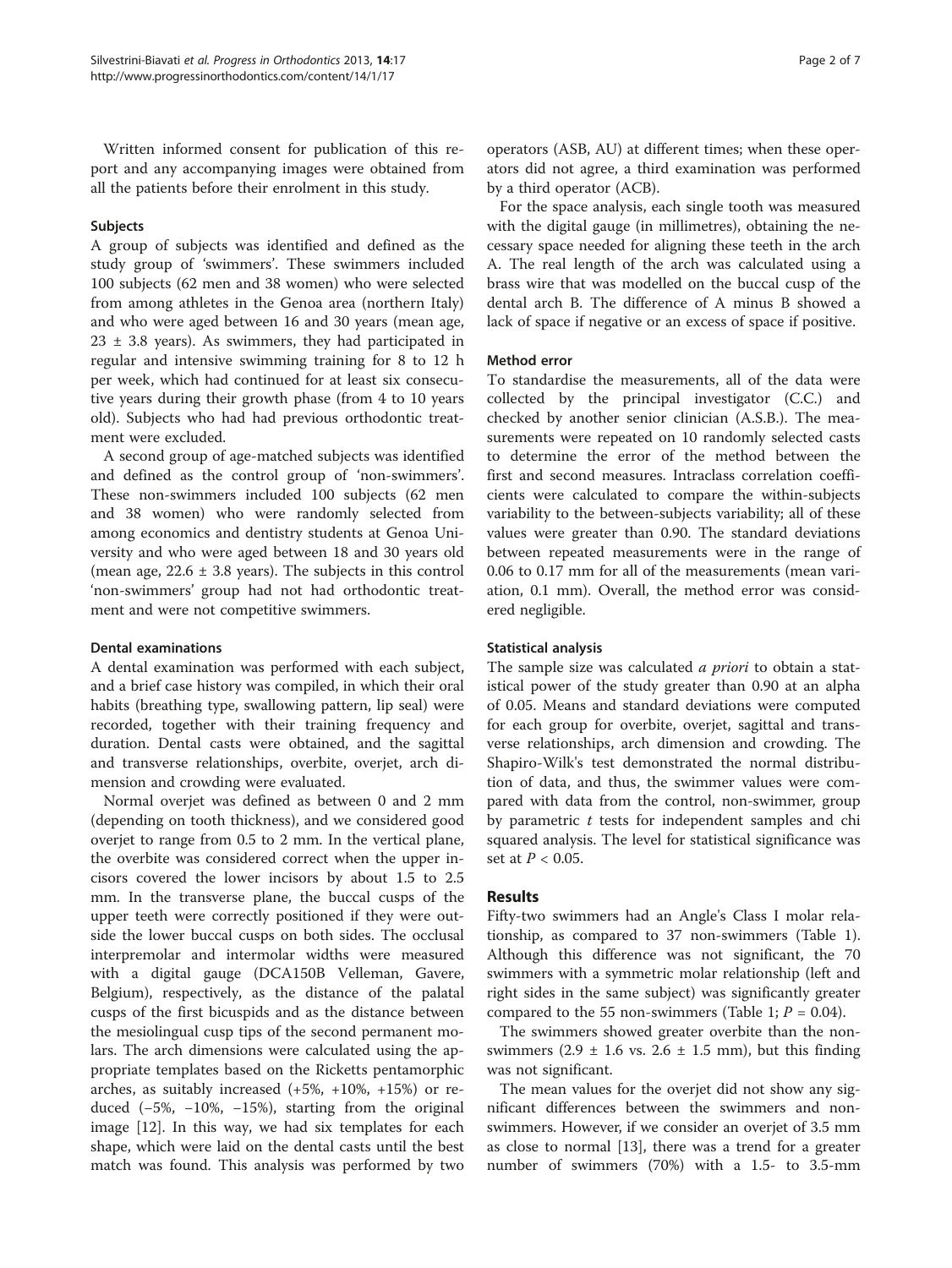<span id="page-2-0"></span>Table 1 Angle's Class bilateral molar relationships, symmetry of the molar relationship and crossbite

| Variable                                  | <b>Swimmers</b> | <b>Non-swimmers</b> | P (chi squared) |
|-------------------------------------------|-----------------|---------------------|-----------------|
| Bilateral molar relationship <sup>a</sup> |                 |                     |                 |
| Angle's Class I                           | 52              | 37                  | <b>NS</b>       |
| Angle's Class II                          | 14              | 12                  | <b>NS</b>       |
| Angle's Class III                         | 4               | 6                   | <b>NS</b>       |
| Right/left molar relationship             |                 |                     |                 |
| Same                                      | 69              | 55                  | 0.04            |
| Different                                 | 31              | 45                  |                 |
| Crossbite                                 |                 |                     |                 |
| Present                                   | 8               | 12                  | <b>NS</b>       |
| Absent                                    | 92              | 88                  |                 |

<sup>a</sup>Considering only those subjects with the same molar relationships (swimmers,  $n = 70$ ; non-swimmers,  $n = 55$ ). NS, not significantly different.

overjet than seen for the non-swimmers (58%; chi squared,  $P = 0.08$ ). Alternatively, 10 out of 100 swimmers (10%) had an overjet greater than 4 mm compared to 12% of the non-swimmers (chi squared,  $P = 0.6$ ).

In the transverse plane, there were only eight cases of crossbite (8%) for the swimmers, which was not significantly different from the 12% in the non-swimmers (Table 1).

In the analysis of the transverse interpremolar and intermolar arch widths, these were all comparable between the swimmers and non-swimmers (Table 2).

For the arch dimensions, as given in Table 3, with the upper arch, the data showed an increasing shift for the swimmers, with significance for the 5% reduction for the non-swimmers ( $P = 0.001$ ) that was accompanied by significance for the 10% increase for the swimmers ( $P =$ 0.001). This was similar for the lower arch, with the significance of the 5% reduction for the non-swimmers  $(P = 0.001)$  accompanied by significance for both no change ( $P = 0.001$ ) and for the +15% increase ( $P = 0.05$ ) for the swimmers.

These findings were confirmed by the significantly correlated within-subject comparisons of the dimensions of the upper and lower arches; in the swimmers, more of the subjects (96%) had both arches increased or reduced in the same way, as compared to the non-swimmers

Table 2 Transverse interpremolar and intermolar widths

| Variable                          | Swimmers |              | Non-swimmers P (Student's t test) |
|-----------------------------------|----------|--------------|-----------------------------------|
| Interpremolar width               |          |              |                                   |
| Mean $\pm$ SD (mm) 30.7 $\pm$ 2.1 |          | $30.2 + 3.0$ | NS.                               |
| Range (mm)                        | 26 to 37 | 23 to 36     |                                   |
| Intermolar width                  |          |              |                                   |
| Mean $\pm$ SD (mm) $47.9 \pm 3.6$ |          | $47.4 + 3.6$ | NS.                               |
| Range (mm)                        | 40 to 59 | 38 to 55     |                                   |

SD, standard deviation; NS, not significantly different.

|          |                 | Table 3 Upper and lower dental arch dimensions,                                                          |             |
|----------|-----------------|----------------------------------------------------------------------------------------------------------|-------------|
|          |                 | according to the appropriate templates based on the<br>Ricketts pentamorphic arches, and dental crowding |             |
| Variable | <b>Swimmers</b> | <b>Non-swimmers</b>                                                                                      | P (chi saua |

| Variable                  | <b>Swimmers</b> | <b>Non-swimmers</b> | P (chi squared) |
|---------------------------|-----------------|---------------------|-----------------|
| Upper arch dimensions (%) |                 |                     |                 |
| $-15$                     | $\overline{0}$  | $\overline{0}$      | <b>NS</b>       |
| $-10$                     | $\overline{4}$  | $\overline{4}$      | <b>NS</b>       |
| $-5$                      | 6               | 24                  | 0.001           |
| 0                         | 36              | 42                  | <b>NS</b>       |
| 5                         | $\overline{0}$  | $\mathbf 0$         | <b>NS</b>       |
| 10                        | 45              | 27                  | 0.001           |
| 15                        | 9               | 3                   | <b>NS</b>       |
| Upper arch crowding (mm)  |                 |                     |                 |
| $> -3.5$                  | $\overline{2}$  | 15                  | 0.001           |
| $-3.0$ to $-0.5$          | 49              | 41                  | <b>NS</b>       |
| 0                         | 35              | 30                  | <b>NS</b>       |
| 0.5 to 3.0                | 12              | 14                  | <b>NS</b>       |
| >3.5                      | $\overline{2}$  | $\mathbf 0$         | <b>NS</b>       |
| Lower arch dimensions (%) |                 |                     |                 |
| $-15$                     | $\overline{0}$  | $\overline{0}$      | <b>NS</b>       |
| $-10$                     | $\overline{4}$  | $\overline{4}$      | <b>NS</b>       |
| $-5$                      | $\overline{7}$  | 24                  | 0.001           |
| 0                         | 37              | 41                  | <b>NS</b>       |
| 5                         | $\mathbf 0$     | $\mathbf 0$         | <b>NS</b>       |
| 10                        | 43              | 27                  | 0.01            |
| 15                        | 9               | 3                   | 0.048           |
| Lower arch crowding (mm)  |                 |                     |                 |
| $> -3.5$                  | 8               | 22                  | 0.005           |
| $-3.0$ to $-0.5$          | 54              | 53                  | <b>NS</b>       |
| 0                         | 27              | 18                  | <b>NS</b>       |
| 0.5 to 3.0                | 11              | $\overline{7}$      | <b>NS</b>       |
| >3.5                      | $\overline{0}$  | $\overline{O}$      | <b>NS</b>       |

Negative, reduced dimensions/lack of space; positive, increased dimensions/ excess of space.

NS, not significantly different.

(82%;  $P = 0.001$ ). This thus showed a more harmonious development of both of the dental arches in the swimmers.

Table 3 also considers the upper and lower arches with respect to crowding and excess of space. This space analysis showed significantly reduced crowding in both the upper and lower arches for the swimmers, as compared to the non-swimmers (>−3.5 mm: upper, 2 vs. 15,  $P = 0.001$ ; lower, 8 vs. 22,  $P = 0.005$ ).

In the swimmers, the oral habits monitored showed significantly lower prevalence rates when compared to the non-swimmers (Table [4](#page-3-0), oral breathing,  $P = 0.001$ ; lip incompetence,  $P = 0.001$ ; abnormal swallowing,  $P = 0.048$ ).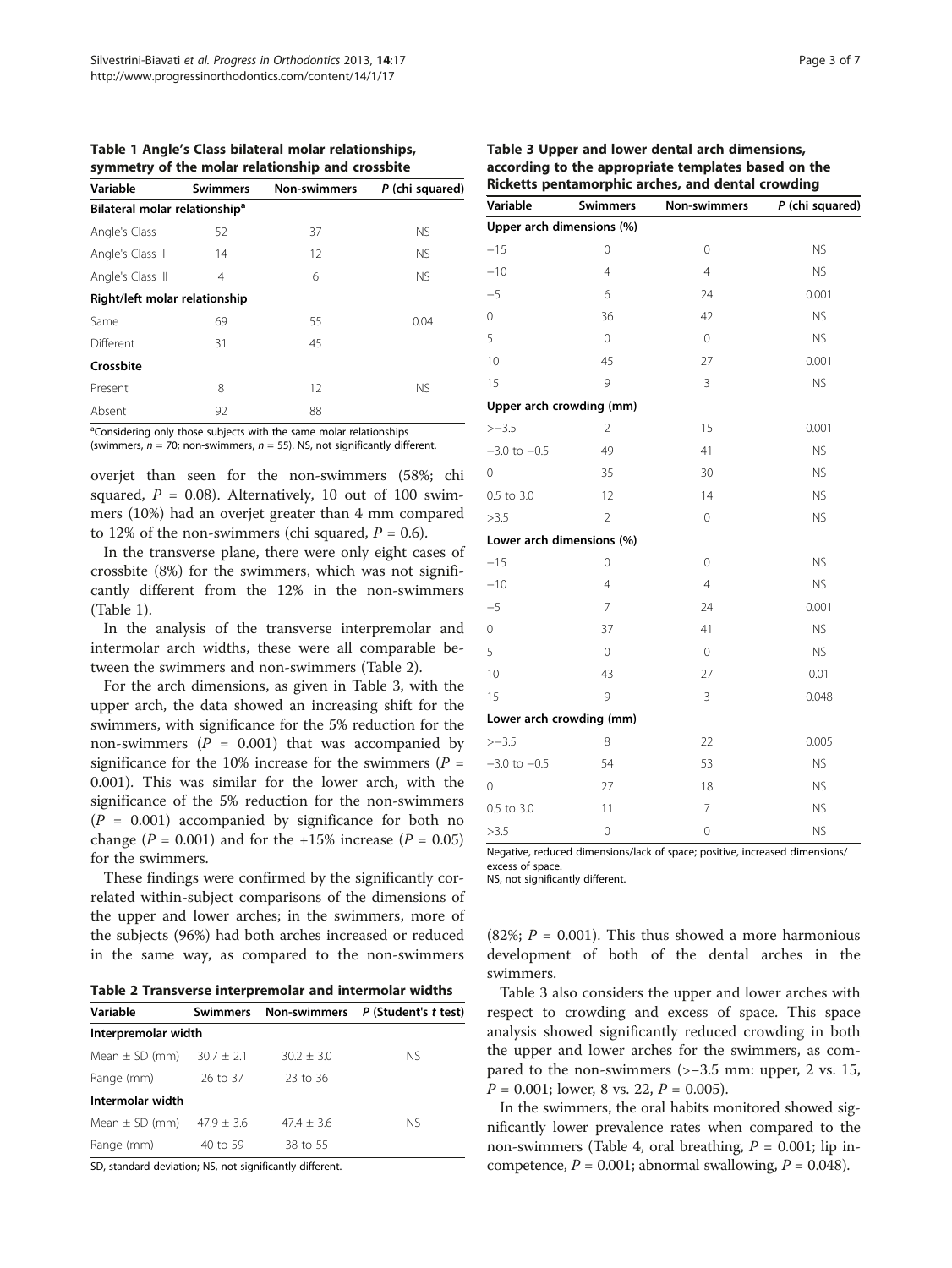<span id="page-3-0"></span>Table 4 The group prevalence rates for the oral habits monitored

| Oral parameter   | <b>Swimmers</b> | <b>Non-swimmers</b> | P (chi squared) |
|------------------|-----------------|---------------------|-----------------|
| <b>Breathing</b> |                 |                     |                 |
| Nasal            | 73              | 45                  | 0.001           |
| Oral             | 27              | 55                  |                 |
| Lips             |                 |                     |                 |
| Competent        | 80              | 49                  | 0.001           |
| Incompetent      | 20              | 51                  |                 |
| Swallowing       |                 |                     |                 |
| Normal           | 59              | 45                  | 0.048           |
| Abnormal         | 41              | 55                  |                 |

## Discussion

The assumptions of the present study include the correct neuromuscular function for the development of the dental-maxillary complex and the importance of correct breathing, and normal tongue function and posture (both in swallowing and in the resting position). Alterations of these factors are well known to have roles in the aetiology of malocclusions [\[1,3](#page-5-0),[5](#page-5-0),[6,8,14\]](#page-5-0).

Indeed, in a study that looked at the correlations between orofacial muscle activity and craniofacial morphology, Lowe [[15](#page-5-0)] showed that low values for the genioglossus muscle were correlated with an open bite and short total face heights, with low values for the masseter muscle associated with low overbite measurements. He concluded that the interdependence of the tongue and jaw muscle activity and facial morphology suggested a contribution of the musculature to the development of the dentition. Watanabe and Watanabe [\[16](#page-5-0)] also investigated muscle activity and its influence on dentofacial morphology in normal adults, and their study concluded that dentofacial morphology is influenced by the jawopening and jaw-closing muscle functions.

Ciavarella et al. [[17](#page-5-0)] showed that asymmetric muscle activation may influence maxillary growth in adolescents with unilateral posterior crossbite; Tecco et al. [[18\]](#page-5-0) investigated (by surface electromyography) the correlations between neck, trunk, and masticatory muscles with temporomandibular joint disorders.

Several reports in the medical literature have emphasized that in athletes, and particularly in swimmers, related effects are found concerning bone metabolism and muscular-postural activity. In swimmers, Riazanova [[19](#page-6-0)] showed uniform and symmetrical lengthening of the metacarpal bones and thickening of their compact substance due to adaptation to the physical loading. Yamada et al. [[20\]](#page-6-0) demonstrated that swimming in rats promotes cartilage formation and bone remodelling. Magkos et al. [[21\]](#page-6-0) studied the type and intensity of exercise and the effects on bone mineral density; they reported that sprint athletes have significantly greater bone mineral density, and endurance swimmers have significantly lower bone mineral density than other athletes. In comparing the maximum isometric bite forces of sedentary versus physically trained subjects, Sannajust et al. [[22](#page-6-0)] concluded that the practice of a sport can increase masseter muscle fatigability and will thereby affect posture.

Takeshima et al. [\[23\]](#page-6-0) showed that swimming produces inspiratory accessory muscle training due to the pressure on the thoracic cage, which results in improved respiratory function; they showed a 7% increase in FEV1 (volume of air expelled in the first second of forced expiration).

The results from the present study need to be carefully considered; we found that compared to non-swimmers, swimmers have wider, more harmonious dental arches, with less crossbite and open bite, and with moderate crowding; this is accompanied by significantly limited incidence of oral habits. A higher percentage of the swimmers showed symmetrical molar Class I relationships, which demonstrates their more symmetrical and correct arch development.

In a study on the prevalence of malocclusion among adolescents in Italy, Ciuffolo et al. [[24\]](#page-6-0) calculated a 3.1 mm (±1.8) mean overbite and showed that 41% of the subjects they examined had an overbite greater than 3 mm while 1.7% had anterior open bite. In the present study, similar findings were found in the swimmers who showed a mean overbite of  $2.9 \pm 1.6$  mm, as many as 56.6% had a value greater than 3 mm. Only three of the swimmers had moderate open bite (0 to 2 mm).

Perillo et al. [[25](#page-6-0)], in a survey performed about the prevalence of orthodontic treatment in 12-year-old southern Italian schoolchildren, found an overjet greater than 4 mm in 16.2% while 0.6% had a negative overjet. In the current study, the overjet mean values did not show any significant differences between the swimmers and the non-swimmers; however, the overjet in the swimmers was more localized around the median value (2.5 mm), as indicated by the calculation of the median value deviations in the swimmers (1.0 mm) versus the non-swimmers (1.2 mm). This shows us that more swimmers had close to ideal overjets. Statistical analysis revealed that the weighed mean was 2.6 mm in swimmers, while in non-swimmers it was 2.8 mm; there was also a significantly lower standard deviation in the swimmers ( $P < 0.05$ ).

The greater arch width that was seen for the swimmers represents the most significant of the results in the present study, and particularly for the upper arch. Only 10 swimmers had an upper arch reduction, with 54 with maxillary arch increases. Indeed, the significant correlation of the within-subject comparisons of the dimensions of the upper and lower arches showed more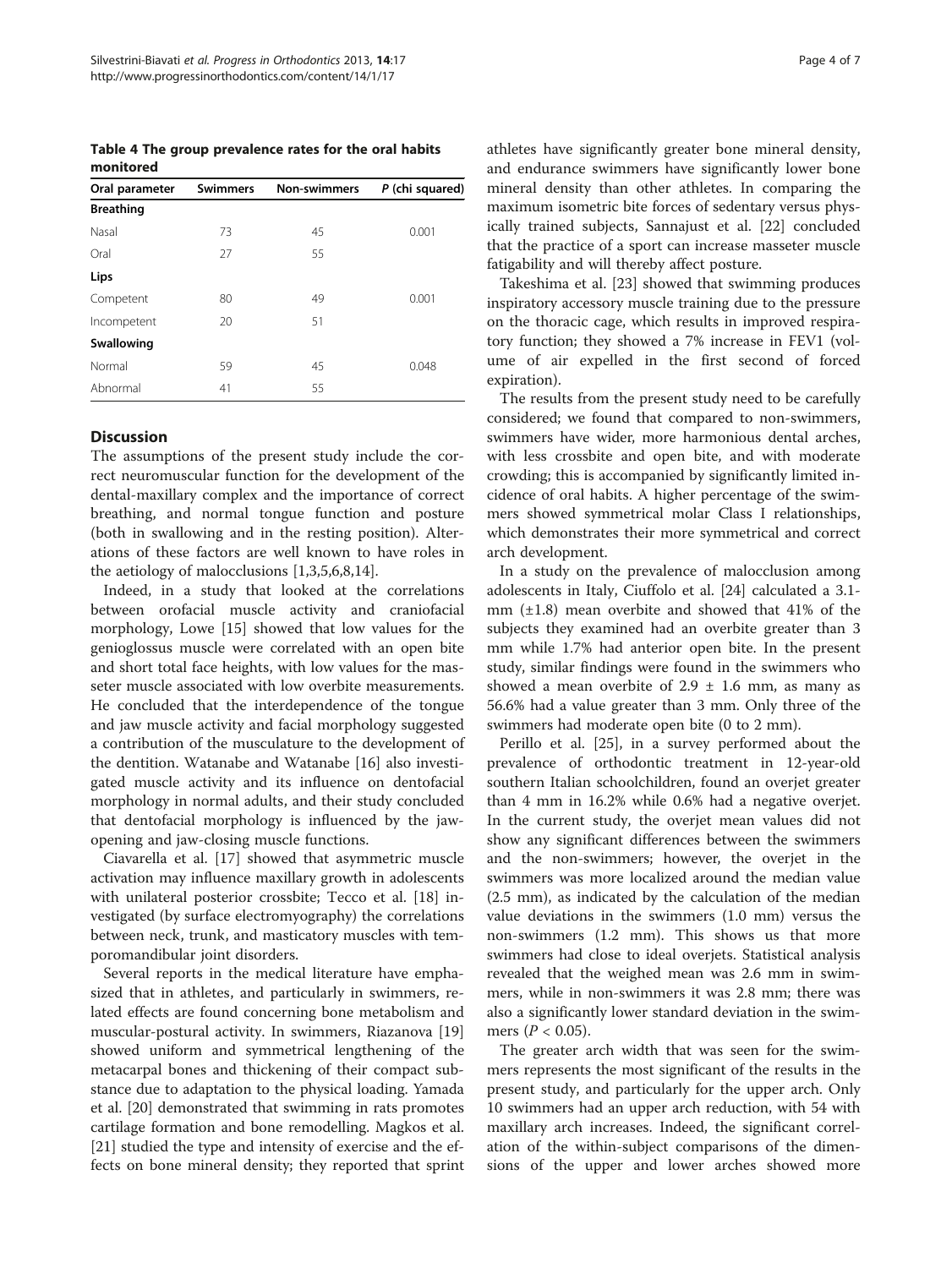swimmers than non-swimmers with harmonious development of both dentoalveolar arches. Thus, significantly more of the non-swimmers showed differential development between one arch and the antagonist arch, indicating that the swimmers show significantly improved within-subject development of the upper and the lower dentoalveolar arches.

For the space analysis, only a few of the swimmers had severe crowding, particularly in the upper arch where positive tongue actions should promote improved development. Moreover, it must be underlined that the nonswimmers were recruited from among students who had not had previous orthodontic treatment; this would imply that the choices for the inclusion of these students would already bias the data towards non-swimmers who have relatively good dental relationships.

Breathing is characterized by two phases: the inspiratory phase where the thoracic cage expands due to the action of the inspiratory muscles, which creates an effect of absorption through which oxygen-rich air enters the lungs; then in the expiratory phase, the force of gravity and the relaxation of the inspiratory muscles allow the lungs to deflate, expelling the air that is contained in them, which is richer in carbon dioxide. In the case of forced expiration, there is also the necessary intervention of the expiratory muscles. During swimming, inspiration is always shorter but more powerful than expiration. The head and mouth positions also have key roles. During swimming, the athlete must learn how to breathe below the surface and to exhale under the water in a way that needs to be fluid (i.e. very close to natural), rhythmic (i.e. synchronized with body movements) and optimized (i.e. low energy consumption during swimming).

To assess the negative impact of mouth breathing on craniofacial development, Vargervik et al. [\[3](#page-5-0)] studied the effects of nasal airway obstruction in the rhesus monkey, and they demonstrated that mouth breathing can generate Class II malocclusion with crossbite, which will narrow and lengthen the palate and cause skeletal changes to the mandible.

When practised from childhood in particular, swimming teaches the swimmer to inspire and expire correctly: this is thus a real breathing exercise. Moreover, during swimming, there are frequent and prolonged periods of apnoea that force the swimmer to seal the lips and place the tongue correctly. Swallowing is also less frequent, to avoid swallowing water, which is always present in the oral cavity; in these moments, the tongue is placed at the rear of the oral cavity. The teeth are usually not in contact.

Indeed, numerous clinical observations have demonstrated the unequivocal contribution of the tongue in the development of jaw morphology [[5,8](#page-5-0),[10,15\]](#page-5-0). It is well known that only when there is a balance between the intraoral and extraoral muscles will there be harmonious dentoalveolar development and correct tooth eruption. Every muscular dysfunction, whether incorrect lingual posture (e.g. low tongue position, tongue thrusting, abnormal swallowing patterns) or perioral muscle contraction, can generate abnormal dentoalveolar changes [\[26-31\]](#page-6-0). Swimming is a symmetrical sport, and this ensures balanced and symmetrical development and muscle trophism throughout the body. Clinical experience shows that weak facial muscles in hyperdivergent patients, combined with oral breathing, generate open bite and crossbite, while hypodivergent patients are characterized by strong masseters, deep bite and retrusion of both the upper and lower alveolar bones [[1,15](#page-5-0),[32-35](#page-6-0)].

In the present study, oral breathing, abnormal swallowing and incompetent lips were seen significantly more rarely with the swimmers than the non-swimmers. This confirms the assumptions on which this study is based, as well as the lower prevalence of the rates of crossbite, open bite and severe crowding that can be related to abnormal functional disorders [\[36\]](#page-6-0).

Possible explanations that are linked to normal tongue function and posture, and to correct neuromuscular function, can be found primarily in the breathing methods used during swimming. These inspiration/expiration patterns follow according to well-known physiological models:

- 1. The cheeks are expanded by the air that is pushed out progressively but slowly through the closed lips, except for small openings at the sides. This promotes periosteum stimulation, which in turn induces new alveolar bone formation [[14](#page-5-0)[,37,38\]](#page-6-0).
- 2. The air being pushed out increases the intraoral pressure, which becomes positive. Four valves in the orofacial area (i.e. nose, lips, soft palate, epiglottis) are involved in this process, and all of their correlated muscles are activated. This results in continuous exercise for correct mouth sealing and acquiring of the correct posture [\[14,](#page-5-0)[39\]](#page-6-0).
- 3. The functional inspiratory/expiratory exercises involve the nose, mouth and pharynx, and these promote the correct development of the whole stomatognathic complex, particularly by repeating the same mechanism thousands of times, which ensures the maintenance of the physiological space in the oral cavity and airways. The establishment of the appropriate functional space [\[1,14](#page-5-0)] is important, because it controls the epigenetic osteogenic growth processes that are encoded in the genomic sites (e.g. the capsular matrix, which through the muscles involved in tone and activity, determines the size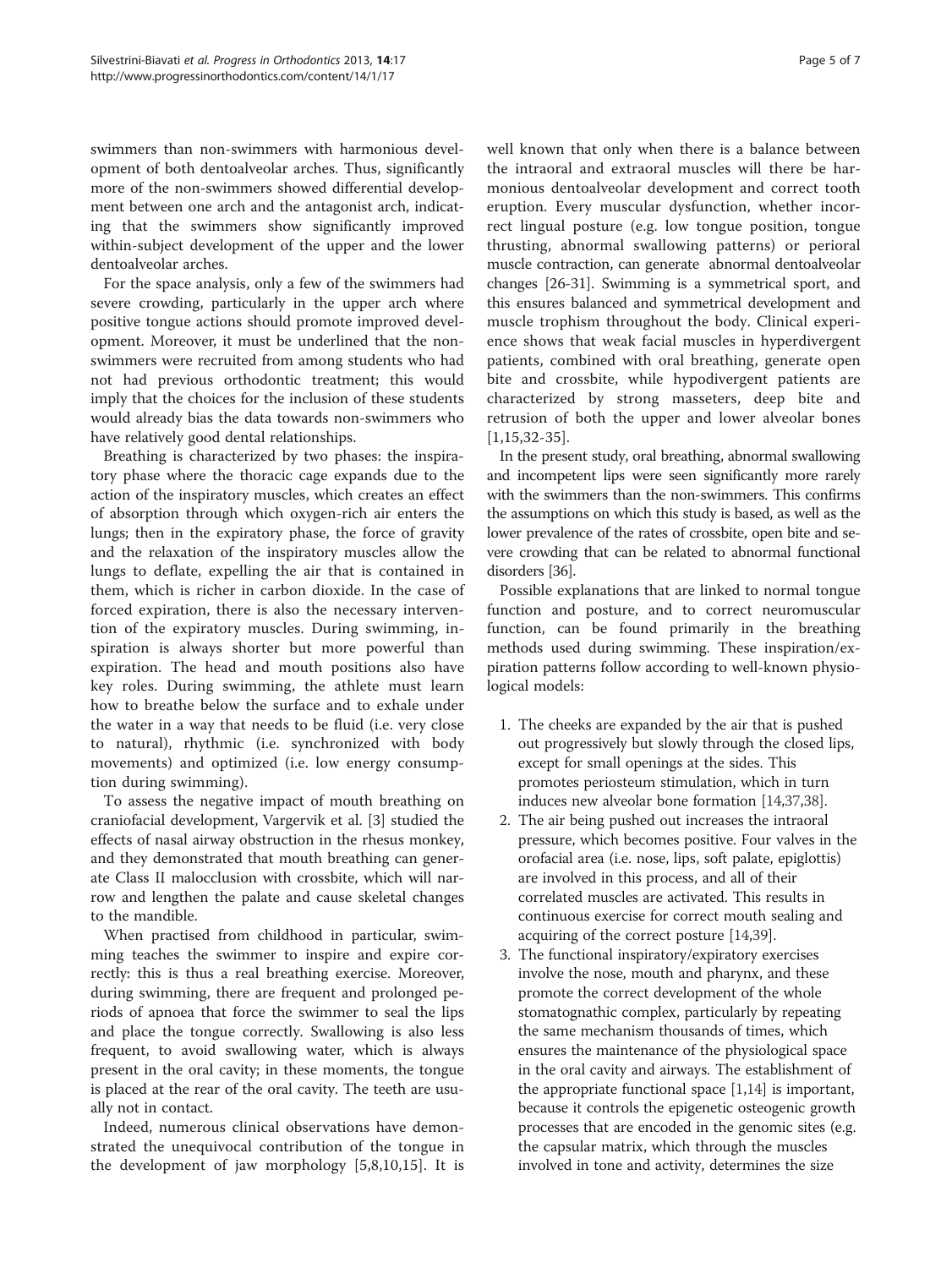<span id="page-5-0"></span>and shape of the dental arches and the nasal cavity). Fränkel and Fränkel [14] stated that epigenetic control - both as an entity and in direction influences endochondral and intramembranous growth. Yamada et al. [[20](#page-6-0)] showed that in young rats swimming stimulates cartilage proliferation.

- 4. Tongue posture and activity: during swimming, the tongue rises from the palate, moving close to its rear, and it cannot therefore be interposed between the dental arches.
- 5. Positive pressure during expiration, together with correct tongue thrusting in the upper part of the palate: this might produce palatal expansion in childhood.
- 6. For the upper arch, all of these actions produce expansion, promoting a wider and more natural arch shape, and correct dental eruption. As the entire oral environment is positively affected, the lower arch will tend to have normal development, both opposing the upper arch by means of self-expansion, and having the same positive influences due to the expired air on the functional spaces.

The achievement of neuromuscular balance is supported by these aetiological assumptions, which appear to be confirmed by clinical and plaster model analysis of the dental arches of swimmers.

## Conclusions

The present study has shown that:

- there is significantly higher frequency of molar symmetry in swimmers versus non-swimmers;
- there is a significant increase in arch dimensions in swimmers versus non-swimmers, seen as +10% in the upper arch and +15% in the lower arch;
- there is significant crowding (greater than −3.5 mm) in the non-swimmers, in both the upper and lower arches;
- there is significantly lower prevalence rate of oral breathing and lip incompetence in swimmers versus non-swimmers.

The clinical findings of the present study appear to confirm our working hypotheses and to indicate that competitive swimming activities during childhood have positive effects on the development of the dental arches in the sagittal, vertical and transverse planes. These data once again confirm the importance of functional matrices in the development of the stomatognathic complex. Our future studies will evaluate morphometric and cephalometric modifications after competitive swimming activities, using lateral head films and/or cone beam computed tomography.

#### Competing interests

The authors declare that they have no competing interests.

#### Authors' contributions

ASB conceived the study and participated in its design and coordination. CC participated in the design of the study, performed the clinical examinations and dental cast measurements. ACB performed the data collection and study, and coordinate table setting. AU performed the statistical analysis and related discussion. AS participated in the study design and coordination. All authors read and approved the final manuscript.

#### Acknowledgements

The authors wish to thank Professor Cristina Moramarco (Faculty of Economics, Genoa University) for important statistical estimations and comments and Professor Christopher Berrie for his significant language revision of the manuscript.

#### Author details

<sup>1</sup>Department of Orthodontics, University of Genoa, Genoa, Italy. <sup>2</sup>Rapallo Italy. <sup>3</sup>Department of Surgical, Reconstructive and Diagnostic Science, Oral Rehabilitation Unit, University of Milan, Milan, Italy. <sup>4</sup>Department of Orthodontics, University of Milan, Milan, Italy.

#### Received: 19 April 2013 Accepted: 19 April 2013 Published: 26 July 2013

#### References

- 1. Moss ML, Salentijn L. The primary role of functional matrices in facial growth. Am J Orthod. 1969; 55:566–77.
- 2. Moss ML. Vertical growth of the human face. Am J Orthod. 1964; 50:359–76.
- 3. Vargervik K, Miller AJ, Chierici G, Harvold E, Tomer BS. Morphologic response to changes in neuromuscular patterns experimentally induced by altered modes of respiration. Am J Orthod. 1984; 85:115–24.
- 4. Bjork A. Facial growth in man, studied with the aid of metallic implants. Acta Odont Scand. 1955; 13:9–34.
- 5. Couly G. La lingua, apparecchio naturale di ortopedia dento-facciale. Mondo Ortod. 1989; 14:755–62.
- 6. Levrini A. Le abitudini viziate. Quaderni di Odontoiatria Infantile No. 3. Milano: Masson; 1989.
- 7. Delaire J. La croissance maxillaire. Deductions therepeutiques. Trans Eur Orthod Soc. 1971; 47:1–22.
- 8. Enlow DH, Roger W. Facial growth. London: Saunders; 1990.
- 9. Petrovic A, Stuzmann J. Analyse experimentale du role respectif des differents sites d'accroissement dans la croissance du complexe maxillaire superieur. Orthod Franc. 1978; 49:293–324.
- 10. Primozic J, Farcnik F, Perinetti G, Richmond S, Ovsenik M, The association of tongue posture with the dentoalveolar maxillary and mandibular morphology in Class III malocclusion: a controlled study. Eur J Orthod. 2013; 5(3):388-93.
- 11. Capurro C, Moramarco MC, Silvestrini-Biavati A. Studio sulle dimensioni delle arcate dentarie di una popolazione di sportivi nuotatori a fine crescita. Spec Ortod. 2005; 1:9–16.
- 12. Ricketts RM, Bench RW, Gugino CF, Hilgers JJ, Schulhof RJ. Bioprogressive therapy. Denver, Colorado: Rocky Mountains; 1979.
- 13. Rossouw PE, Preston CB, Lombard CJ, Truter JW. A longitudinal evaluation of the anterior border of the dentition. Am J Orthod Dentofacial Orthop. 1993; 104:146–52.
- 14. Fränkel R, Fränkel C. Orofacial orthopedics with the function regulator. Basel: Karger AG; 1989.
- 15. Lowe AA. Correlations between orofacial muscle activity and craniofacial morphology in a sample of control and anterior open-bite subjects. Am J Orthod. 1980; 78:89–98.
- 16. Watanabe K, Watanabe M. Activity of jaw-opening and jaw-closing muscles and their influence on dentofacial morphological features in normal adults. J Oral Rehabil. 2001; 28:873–9.
- 17. Ciavarella D, Monsurrò A, Padricelli G, Battista G, Laino L, Perillo L. Unilateral posterior crossbite in adolescents: surface electromyographic evaluation. Eur J Paediatr Dent. 2012; 13:25–8.
- 18. Tecco S, Tetè S, D'Attilio M, Perillo L, Festa F. Surface electromyographic patterns of masticatory, neck, and trunk muscles in temporomandibular